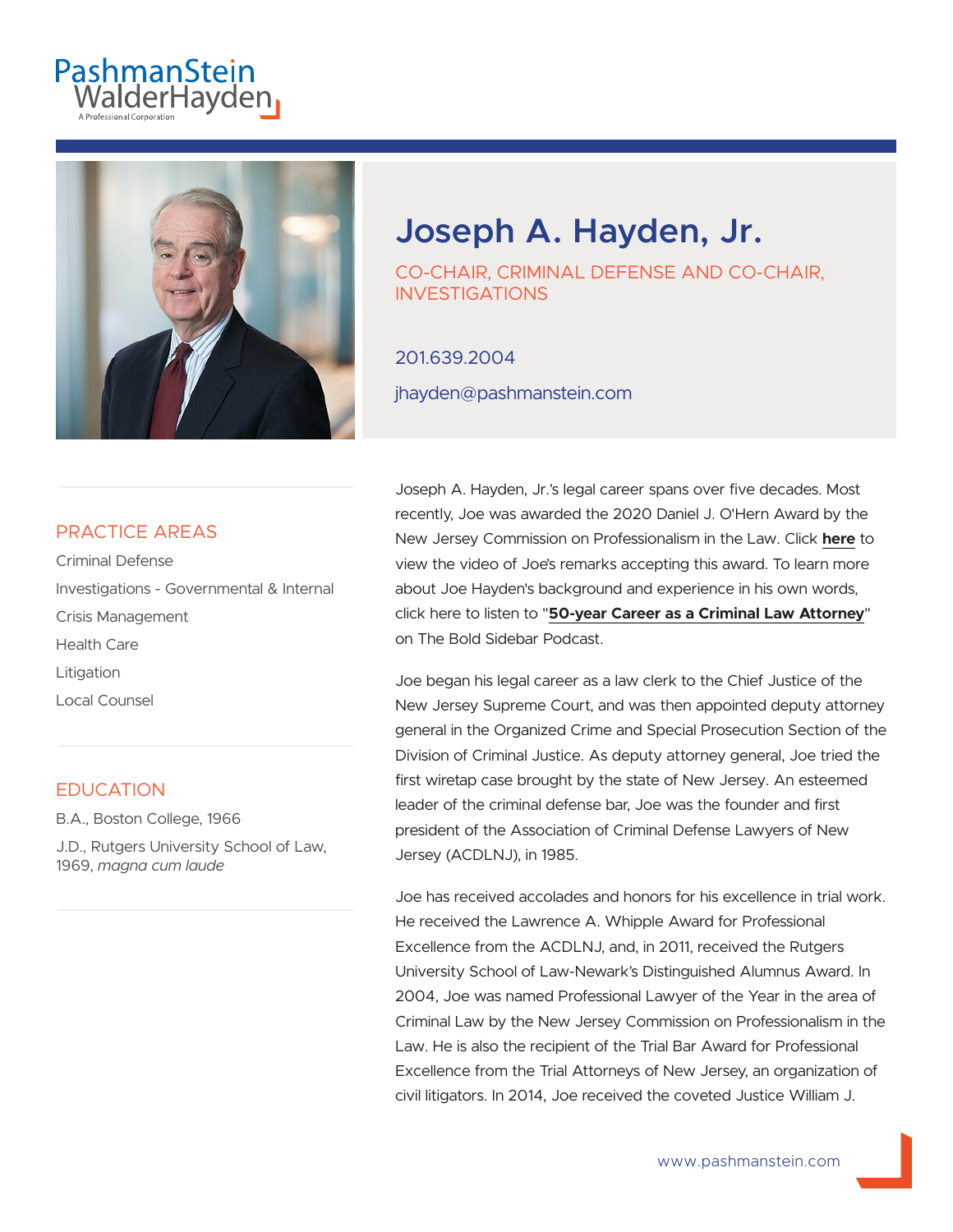

Brennan Award from the Association of the Federal Bar of New Jersey, in recognition of his contributions to the profession.

Although criminal defense is a significant part of Joe's practice, he has also been substantially involved in complex civil litigation in state and federal courts, serving as either trial counsel or local counsel. In Joe's view, a trial is a trial whether it involves a civil or criminal matter. While he relishes his work on complex, high-profile trials, Joe has said that some of his most significant victories were those in which a client was being investigated for wrongdoing but, thanks to his representation, was never charged or civil litigation was never brought.

Joe frequently tries cases that attract national and regional media coverage. He tried the first case in New Jersey with live television coverage by a major network and has tried four other cases with live TV cameras in the courtroom. He has been involved in such high-profile cases as the trial of a former professional basketball star and successfully represented a former Bergen County Democratic Chairman in a federal prosecution. In addition, Joe and the firm were appointed special counsel to the General Assembly in connection with the Legislative Select Oversight Committee, which conducted an extensive investigation of the hiring practices of the transition and office of Governor Philip Murphy arising out of allegations of sexual assault during the campaign.

A lecturer to the bench and bar on the topic of advocacy and trial techniques in high-profile cases, Joe is often asked to provide analysis of legal issues in print, online and broadcast media nationwide. He serves as a trustee for the New Jersey Reentry Services Commission, which provides support services for incarcerated persons, and as a member of the Board of Trustees of the Integrity House, a prominent New Jersey addiction and mental health treatment facility based in Newark, New Jersey. Joe was profiled on PolitickerNJ.com for his involvement from the 1960s to the present in the civil rights movement and the Selma to Montgomery march in 1965.

Joe enjoys movies and theater. He has been active in athletics all his life as a football player in high school and in his first year at Boston College, and regularly played in football and basketball leagues for many years. He has run more than 10 marathons and works out religiously for one hour a day.

#### From Chambers USA Guide 2022:

*"He does a brilliant job of molding a team that is deep and experienced, and understands how to work together." "He has been at the top of the white-collar game in New Jersey for a while." "He is the dean of the defense Bar in New Jersey. He gets way down to the granular level of a case and his mantra is that you have to know the facts of the case better than the prosecutor. He gets in the weeds and has mastery of all the details."*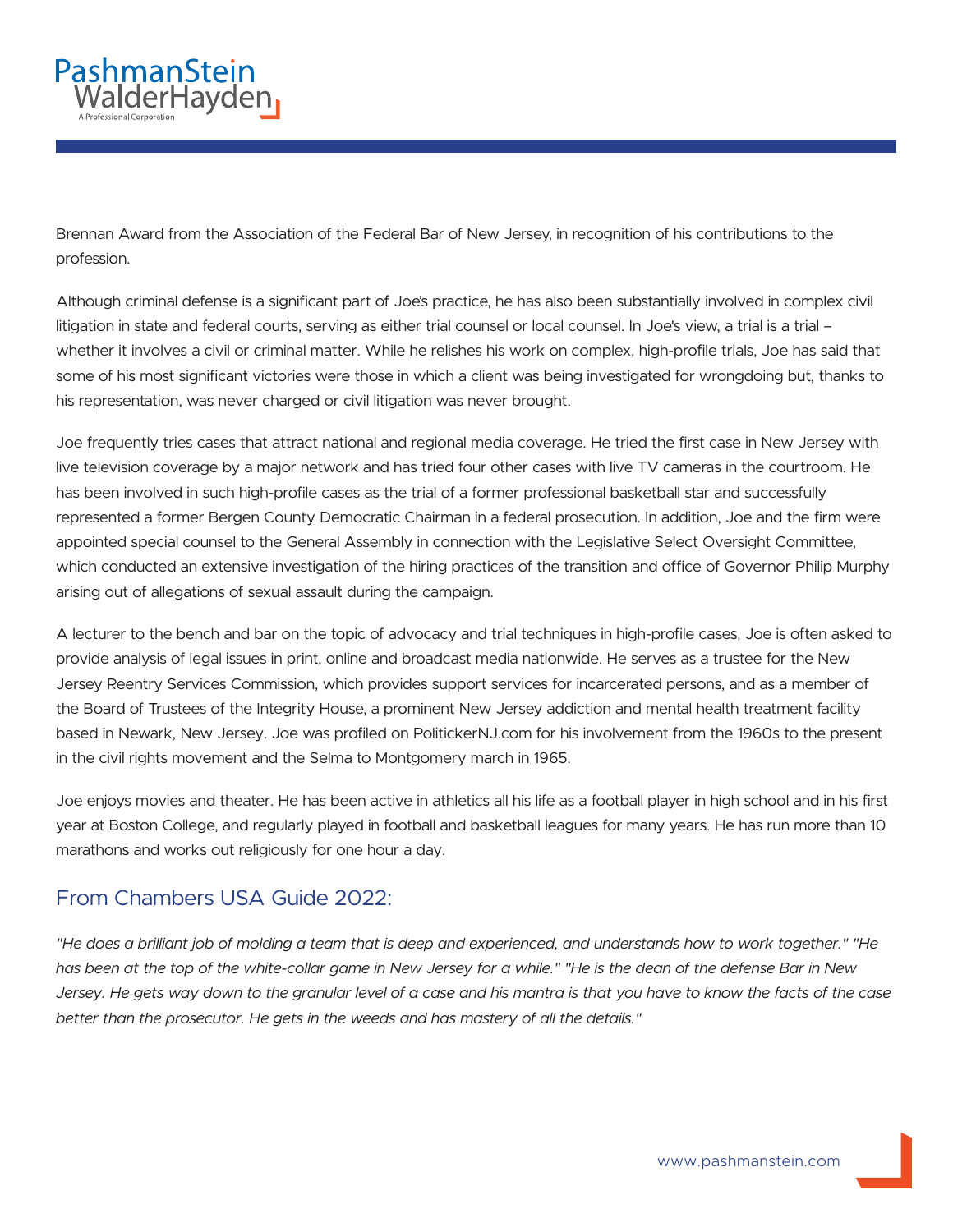

# Representative Matters

Our firm is proud of the results it has achieved for clients, some of which are noted here. Of course, each legal matter is unique on many levels, and past successes are not a guarantee of results in any other pending or future matters.

- Represented former professional basketball player in connection with an unintentional shooting at his house.
- Represented a mayor who pleaded guilty to bribery in connection with his duties as mayor. At sentencing the defense persuaded the Federal Court Sentencing Judge to grant the mayor a downward variance from a maximum 57 months to a sentence of 27 months. Advocating the otherwise unblemished background of the mayor and the extensive mitigating factorings involving his charitable endeavors, the lesser sentence was imposed.
- Successfully represented a former Bergen County Democratic Chairman in a federal prosecution.
- Successfully represented on appeal a prominent doctor who had been convicted of two criminal charges involving unlawful sexual contact with a patient. Although this firm did not serve as trial counsel, it was established before the Appellate Division that the doctor in question did not receive a fair trial and the conviction was reversed
- Obtained not guilty verdicts on all charges in a vehicular homicide case arising out of a fatal accident in the Lincoln Tunnel in which the evidence demonstrated that the client's car was traveling at 91 mph at the moment of the crash. The jury accepted the client's defense that he suffered a serious medical episode inside the tunnel that rendered him unconscious in the moments leading up to the accident.
- Obtained a favorable result for two prominent doctors from New Jersey who were indicted by the Attorney General's Office of New Jersey for healthcare fraud, committing bribery, and acting as a runner for medical providers. In the initial round of pre-trial motions, the defense obtained a dismissal of healthcare fraud and acting as a runner charges. Ultimately, the defense persuaded the office of Attorney General to permit the doctor involved to be accepted into the Pre-Trial Intervention Program which resulted in the ultimate dismissal of the commercial bribery charge – without any admission of guilt or culpability by the doctor involved. At all times, each doctor steadfastly maintained his innocence.
- Serving as local counsel to a publicly traded company in a federal antitrust and trade-secrets dispute in the lifesciences data industry concerning hundreds of millions of dollars in alleged damages.
- Represented the New Jersey General Assembly in a high-profile investigation by a joint legislative committee into the State's policies and procedures regarding the screening of prospective employees and the handling of claims of sexual assault, abuse, or harassment. Co-authored 119-page committee report that detailed the committee's factual findings and included nine recommended changes to law and policy.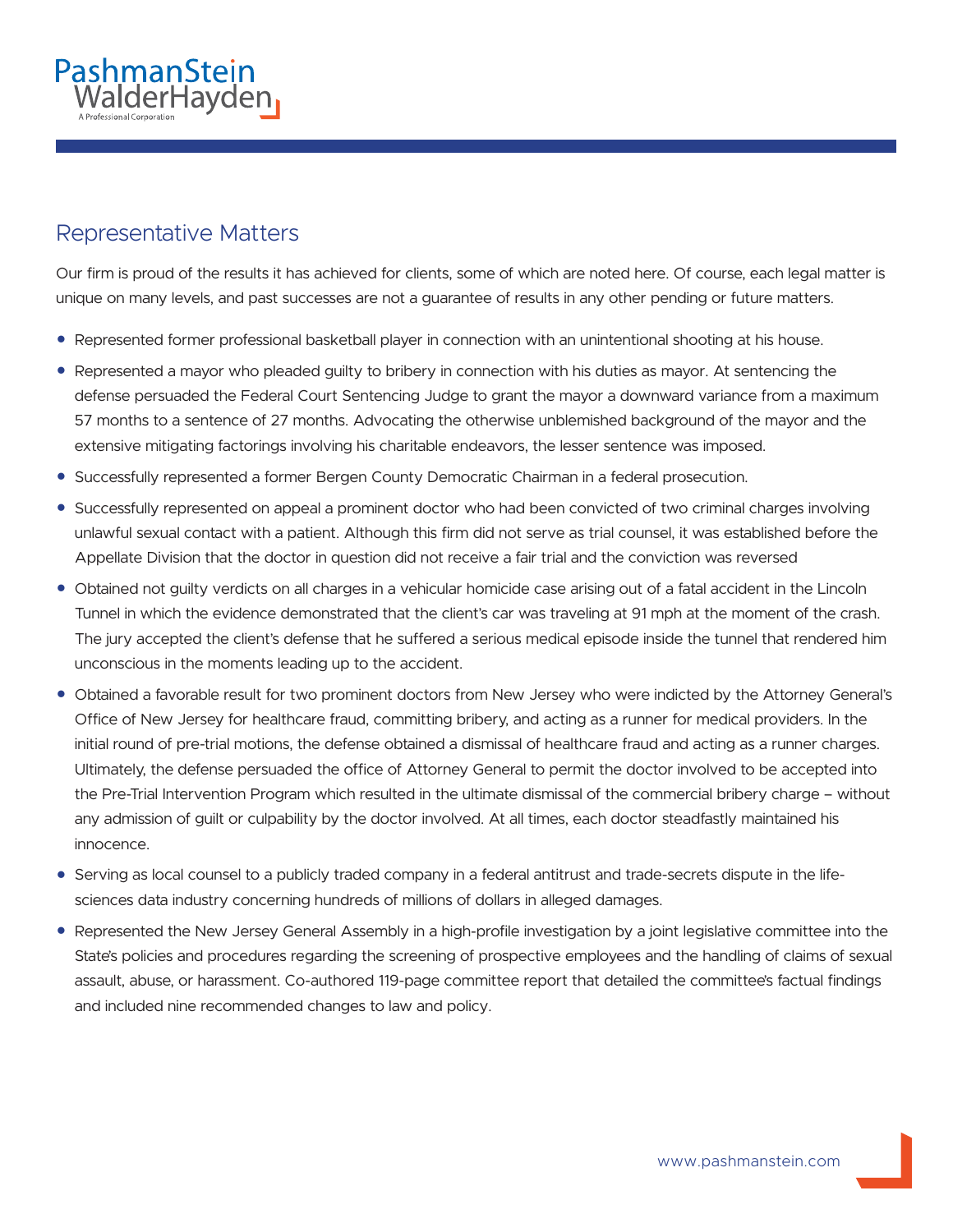

#### Honors & Awards

- Recipient of Daniel J. O'Hern Award, 2020
- Selected for inclusion in the list of Best Lawyers, Criminal Defense: White-Collar, 2018-2022
- Selected for inclusion in Chambers USA, Business, Litigation, White-Collar Crime, Government Investigations, 2017-2021
- Selected for inclusion in Chambers USA, "Leaders in Their Field"
- InsiderNJ, "Insider 100 Policymakers" List, 2021 & 2018
- InsiderNJ, "Insider 100 Power" List, 2018
- InsiderNJ, New Jersey Irish American Leaders, 2018
- Selected for inclusion in the list of New Jersey Super Lawyers, 2019-2022
- Selected for inclusion in the list of New Jersey Super Lawyers, Top Ten Attorneys in New Jersey, 2008
- Selected for inclusion in the list of New Jersey Super Lawyers, Top 100 Attorneys in New Jersey, 2018
- New York Magazine, Newark Area Lawyer of the Year, White-Collar Practice, 2011

The Super Lawyers list is issued by Thomson Reuters. A description of the selection methodology can be found at http://www.superlawyers.com/about/selection\_process.html.

The Best Lawyers list is issued by Woodward/White, Inc. A description of the selection methodology can be found at https://www.bestlawyers.com/About/MethodologyBasic.aspx.

The Chambers USA ranking list is published by Chambers & Partners. A description of the selection methodology can be found at https://chambers.com/about-us/methodology.

No aspect of this advertisement has been approved by the Supreme Court of New Jersey.

# Community & Professional Associations

- Special Counsel in connection with the Legislative Select Oversight Committee (LSOC), New Jersey General Assembly
- Board Member, Integrity House
- New Jersey State Bar Association